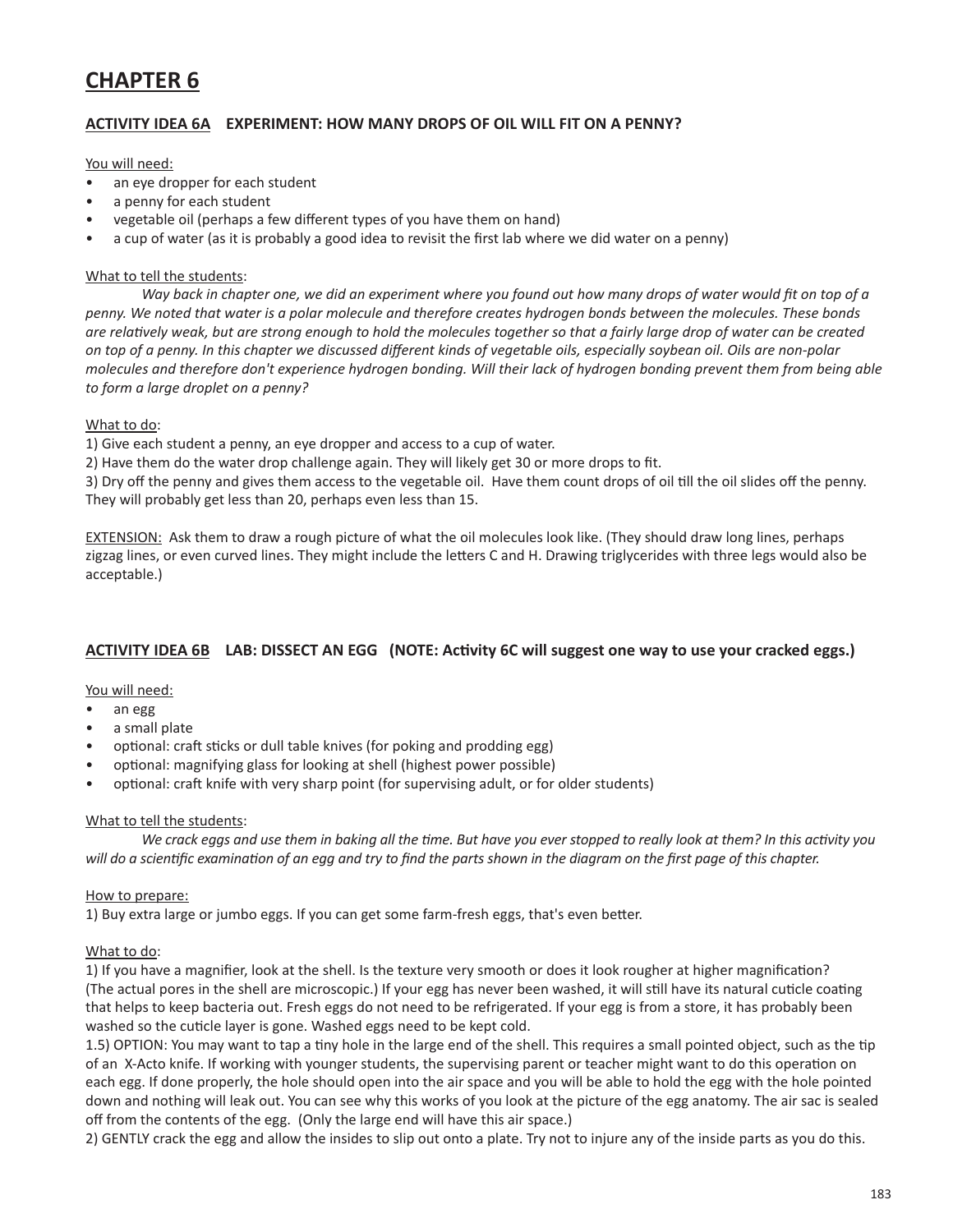3) Examine the shell. Look at the large end and find the air pocket. As an egg ages, this air space grows larger. Examine the thin membrane that covers the inside of the shell. Peel off a bit of the membrane and give it a tug. It will be surprisingly strong. There are actually two membranes there, but we see them as one.

4) Observe the egg white, also called the albumen. Can you see any variation in the clear gel? Very gently poke various places around the white. Are there places that seem more firm? Places that seem more runny? The albumen actually has several distinct sections, but because all these sections are clear, they are hard to differentiate just by looking.

5) The chalaza will be easy to find. Observe both sides. Is one longer than the other? If you tug on it gently, can you see that it is attached to the yolk?

6) Observe the yolk carefully without breaking it. Can you find a spot? In some eggs there might be a fleck of red or orange on the yolk, but in other eggs it could be just a lighter spot. This is the germinal disc, where a chick would grow IF the egg was fertilized by a rooster and IF the egg is kept at the right temperature.

7) The yolk is surrounded by a thin membrane called the vitelline membrane. Vitelline means "glass-like" (clear). Gently poke the vitelline membrane in one place. Can you see a hole open up? The liquid yolk will come out through that hole. 8) The eggs can then be cooked and eaten as a snack, or you can use them in the recipe below.

EXTENSION: Find some other types of eggs to compare to a chicken egg (duck, quail, goose, etc.) If you don't live in a rural area, try an Asian grocery store, as they often sell specialty eggs.

# **ACTIVITY IDEA 6C COOKING ACTIVITY: MAKE "FLAN" (also known as "crème caramel")**

This dessert originated in Europe but is now served all over the world. The word "flan" comes from an old French word for "flat cake." Each country has its own variation; sometimes only yolks are used, sometimes sweetened condensed milk is used, some prefer coconut flavoring instead of vanilla, some like their flans to have a thin texture, others prefer thick. (For a complete list of regional variations, see the Wikipedia article on "Crème Caramel.")



You can use the recipe listed here, or you can surf the Internet, or a video steaming service, to find one more to your liking. (NOTE for those of you who don't consume sugar: You can't make caramel using a sugar substitute, but if you need a

sugar-free option, you can skip making the caramel yourself and look for a sugar-free caramel sauce at your grocery store. Pour this on the bottom of your pan. You can use a sugar substitute in the egg and milk mixture.)

This activity reinforces the information about eggs (pages 100-101), and the information about caramel (pages 110-111).

#### You will need:

- a medium-sized shallow baking dish
- a large, shallow pan that the baking dish will fit into
- a non-stick, or stainless steel, frying pan (medium size) for making the caramel sauce
- a serving platter larger than the bottom of your baking dish
- optional: a pastry brush and a bowl of water
- 3/4 cup (150 grams) granulated sugar
- 4 eggs (you can use the eggs you dissected)
- 1/2 cup (100 grams) granulated sugar
- pinch salt
- 2 teaspoons (10 ml) imitation vanilla, or 1 teaspoon (5 ml) real vanilla extract (real vanilla tends to be stronger)
- 2 cups (500 ml) milk (or a combination of cream and milk)

#### What to do:

NOTE: If you'd like to simply follow a video instead of these written instructions, video streaming services (e.g. YouTube) have many posts that show people making flan.

1) Pre-heat oven to 350° F (175° C).

2) Pour 3/4 cup (150 grams) granulated sugar into the frying pan. Some people don't add any water, they just cook the sugar as is. This can be an interesting science phenomenon to watch, as the dry sugar crystals melt into a liquid. However, you can also add 1/4 cup (60 ml) water. Pour the water slowly, distributing it as evenly as possible around the sugar. You can tip the pan and try to swirl the mixture a bit, but don't stir.

3) Set the pan on a burner with medium heat. You can shake the pan back and forth, or swirl it around, as the sugar cooks, but you are not supposed to stir. You can dip the pastry brush into water and brush around the inside edge of the pan, just above the cooking sugar. However, I watched some videos where they did not use a brush and their results were fine, too.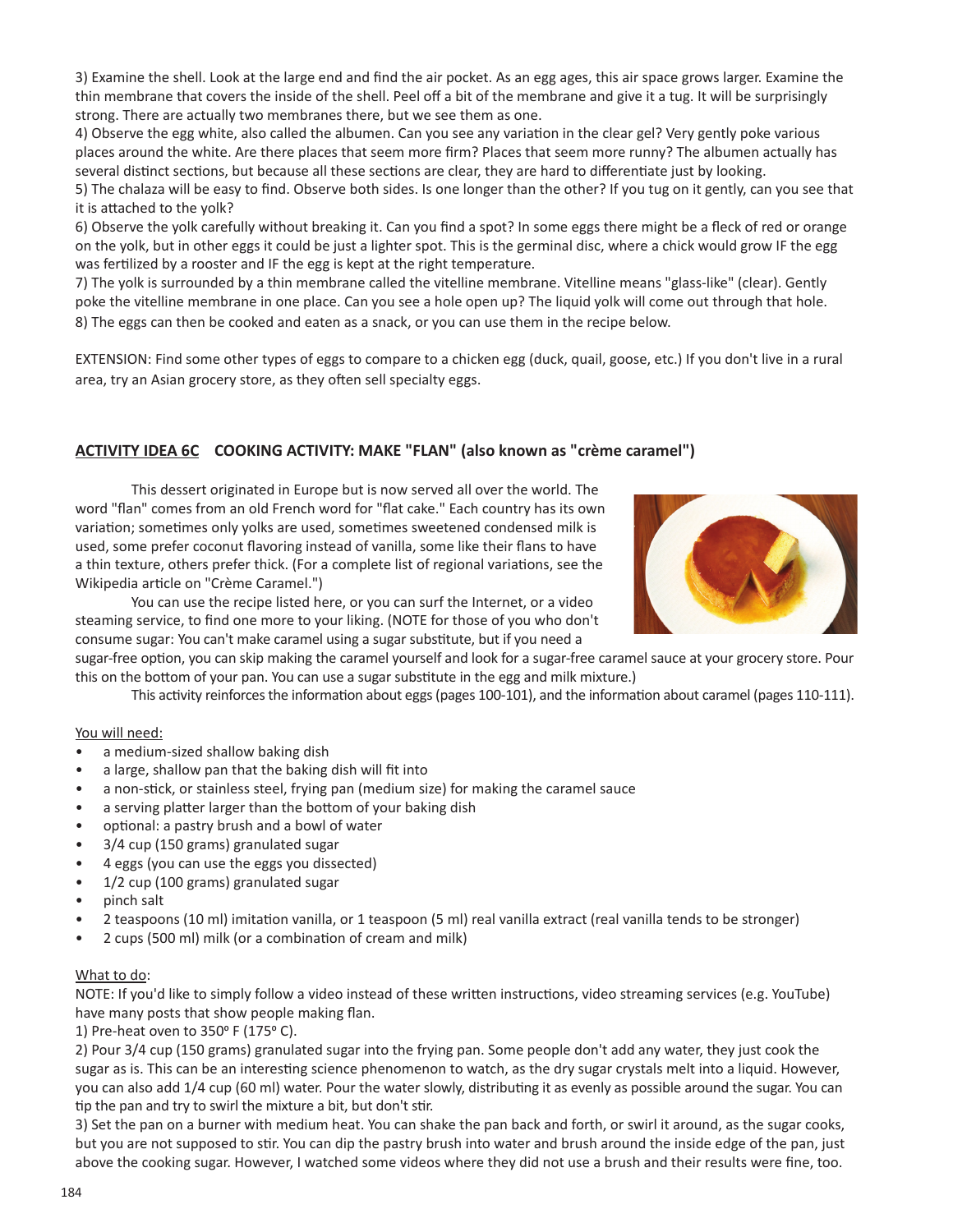4) The sugar will become more liquid and begin to boil. Swirl the mixture but don't stir and let it cook like this until it turns light brown. Remove from heat and pour the sauce into the bottom of your baking dish. (You can use a scraper to get all of the caramel out of the pan.)

5) Put the eggs, 1/2 cup (100 grams) sugar, a pinch of salt, and the vanilla into a blender, or into a bowl if you are using a hand mixer. Beat for half a minute or so.

6) Add 2 cups (500 ml) of milk (or a mixture of milk and cream) and beat for another half minute or so.

7) Pour this mixture into the baking dish, on top of thin layer of caramel sauce.

8) Set the baking dish inside a larger pan and add water to the large pan until half the height of the baking dish is covered. 9) Place in oven and allow to bake for about 45-50 minutes. (Remember, at the top of page 101 we discussed how egg yolks slow down the coagulation process and therefore egg-thickened desserts must bake for a longer time than other recipes.) Begin to check it at the 40 minute mark, and every 5 minutes or so after that. The flan is done when you can insert a knife and it looks clean when you pull it out. If it comes out with white or yellow on it, let the flan bake a little longer. 10) Allow the flan to cool for a short time. Take a knife and slide it around the top edge of the flan to loosen the edges from the baking dish. Then put the serving platter on top of the baking dish and carefully turn them over so the baking dish is upside down on the platter. Carefully lift the baking dish. The flan should now be on the platter with its caramel sauce on the top. Allow to cool before serving. The flan can be stored in the refrigerator, but don't cover with plastic wrap, as the wrap will stick to the caramel and pull it off when you remove the wrap.

## **ACTIVITY IDEA 6D EDIBLE EXPERIMENT: AN ENZYME THAT PREVENTS GELATINIZATION**

The fact that fresh pineapple contains an enzyme (bromelain) that prevents jello from thickening is well-known and likely you or your students may have experimented with this already. I will suggest a few extra unknown factors that will enable you to use the idea even with students who already know what bromelain does to jello.

You will need:

- collagen-based gelatin, either sweetened and flavored (ex: Jell-O®) or plain (ex: Knox® unflavored gelatin packets)
- agar (also called "agar agar") which can be ordered online from places like Amazon, or purchased from Asian groceries
- optional: a Kosher (fish-based) gelatin, or a vegan gelatin mix
- a fresh pineapple
- another type of fresh fruit (NOTE: Papaya and kiwi will give similar results to fresh pineapple, so you might want to choose something like bananas, apples or oranges. However, using papaya and kiwi could add another layer of complexity for students who have already done pineapple.)
- meat tenderizer
- hot water
- small containers, or a few ice cube trays (Ice cube trays work well when you have many students who will all want to sample the final results.)

#### What to tell the students:

In this activity, you will experiment with an enzyme that breaks down proteins, including the collagen found in jello. You will find out if heat has any effect on the enzyme, and you will test whether this enzyme affects non-collagen gelatins.

## What to do:

1) Chop the pineapple into bite-sized pieces.

2) Put a few dozen pieces into boiling water and let them cook for 5 minutes. Drain and cool.

3) Mix your gelatin(s) according to package directions. (The directions on my bag of agar suggest using 1 teaspoon (5 ml) of powdered agar for each cup (250 ml) of water. Allow the agar powder to soften and dissolve completely.)

4) Label your containers or cubes with the following categories. (The number of cubes slots for each category is up to you.)

- 1) plain gelatin (your "control")
- 2) gelatin with fresh pineapple
- 3) gelatin with cooked pineapple
- 4) gelatin with another type of fruit
- 5) plain agar
- 6) agar with fresh pineapple
- 7) agar with cooked pineapple
- 8) agar with other fruit
- 9) gelatin with meat tenderizer added

10-12) optional-- another type of gelatin plain, with fresh pineapple, with cooked pineapple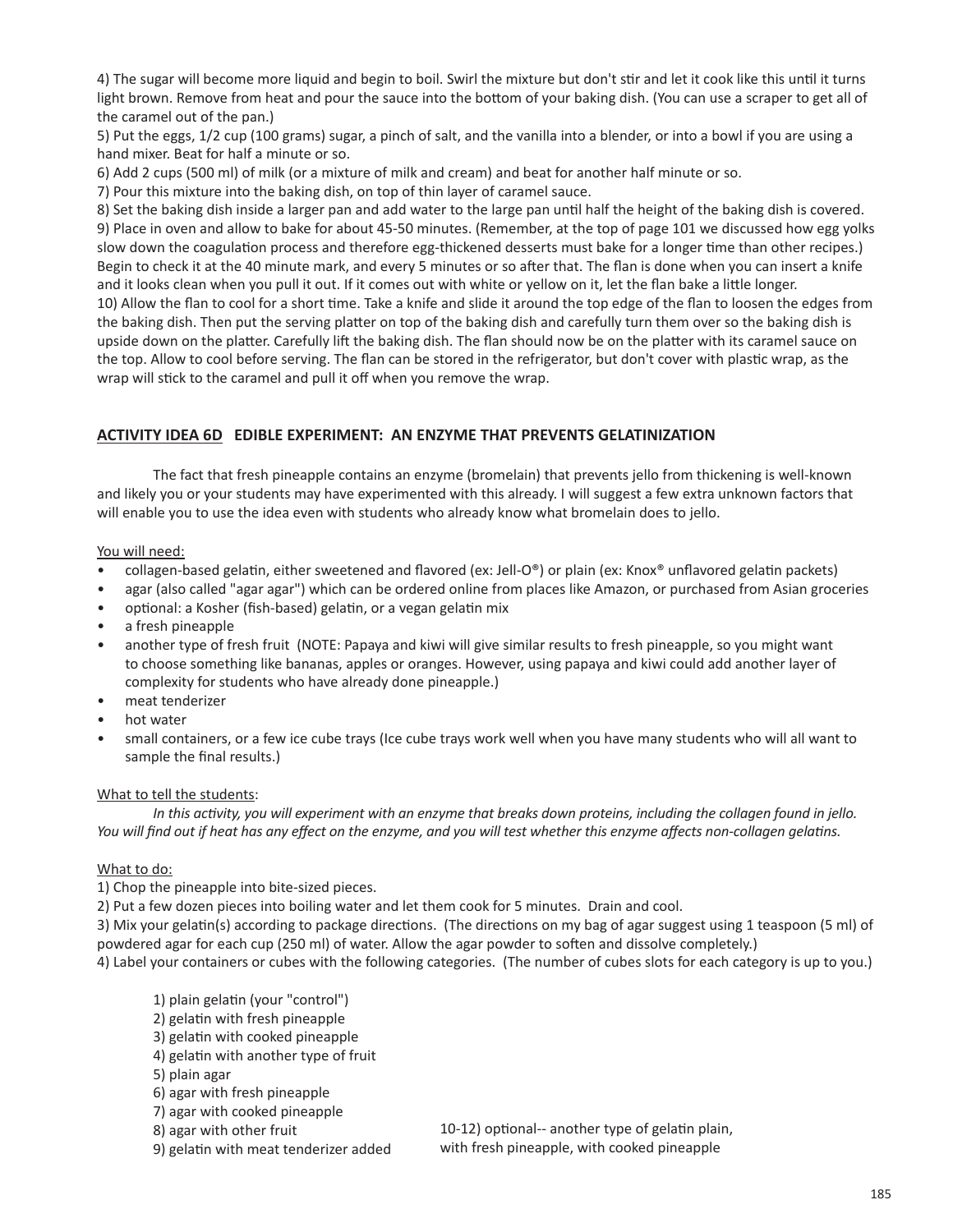5) Pour the correct solutions into each container and refrigerate all of them until the plain gelatin in #1 is firm.

6) Pull all samples out of the refrigerator and observe them. Which ones did not gel?

EXPECTED RESULTS: The collagen-based gelatin (jello) with the fresh pineapple will not gel. This is because pineapple contains an enzyme called bromelain that breaks down proteins including collagen. Bromelain cuts the long collagen strings into short pieces. The gelling process requires the collagen to form long strings in order to hold the water. Bromelain prevents this from happening. Like many enzymes, bromelain is affected by heat. The heat denatures the enzyme and makes it unable to do its job. Therefore, the cooked pineapple sample should gel. Meat tenderizer contains bromelain, so that sample should yield the same results as the fresh pineapple. Agar is not made of collagen, so we can expect it to gel even with the fresh pineapple. Kiwi and papaya also contain protein-digesting enzymes so if you used these fruits, they will probably not gel, or will form only a weak, watery gel.

# **ACTIVITY IDEA 6E COOKING ACTIVITY: MAKE MERINGUE**

Find a recipe in a cookbook or online, and experience the science of meringue for yourself. You can put your meringue on top of a pie (perhaps a lemon meringue?) or just enjoy it as a fluffy treat.

# **ACTIVITY IDEA 6F SNACK: MAKE ICE CREAM IN A PLASTIC BAG**

There are many videos online showing how to do this activity. Basically, you put two cups of a milk liquid of your choice (milk, cream, half & half, coconut milk, almond milk, etc.), some sweetener of your choice, and some flavoring of your choice into a gallon size "ziplock" bag. Fill another gallon size ziplock bag with ice cubes (2/3 full) and add half a cup of salt (rock salt works best but table salt will be okay, too). Make sure the milk bag is zipped tightly shut, then place it in the middle of the ice cubes, then zip the ice bag shut. Put a towel around the ice bag so your hands don't get too cold, and shake the bag vigorously for about 5 minutes. When you open the milk bag you should find frozen ice cream.

# **ACTIVITY IDEA 6G COOKING ACTIVITY: MAKE "POPPING BOBA" (gelatinized spheres, the kind in bubble tea)**

This activity requires some special chemicals that you will have to order. Amazon carries them, but Asian groceries or science supply companies may also, as well. These ingredients are a little expensive, so you will have to decide whether it is worth it for you. If you want a less expensive lab that is very similar and uses things you probably have on your shelf, see activity 6F. (NOTE: Some bubble teas use tapioca spheres instead of sodium alginate. This type of sphere is chewy and does not pop.)

Instead of trying to reprint all the instructions I've read on various sites, it is probably better for you to read them yourself. Try one of these addresses, or use key words "popping boba" in an Internet search engine, or search YouTube or another video streaming service.

https://www.honestfoodtalks.com/popping-boba-diy-recipe/ (LOTS of information, pictures, and embedded video clips.) https://kitchenpantryscientist.com/tag/popping-boba/ (This site has less info, but suggests also making larger bubble that

they call edible water balloons.)

#### You will need:

- calcium chloride or calcium lactate (special order it)
- sodium alginate (special order it) This is a natural chemical derived from seaweed.
- distilled water
- a large dropper or syringe (can use a baster)
- a slotted spoon
- fruit juice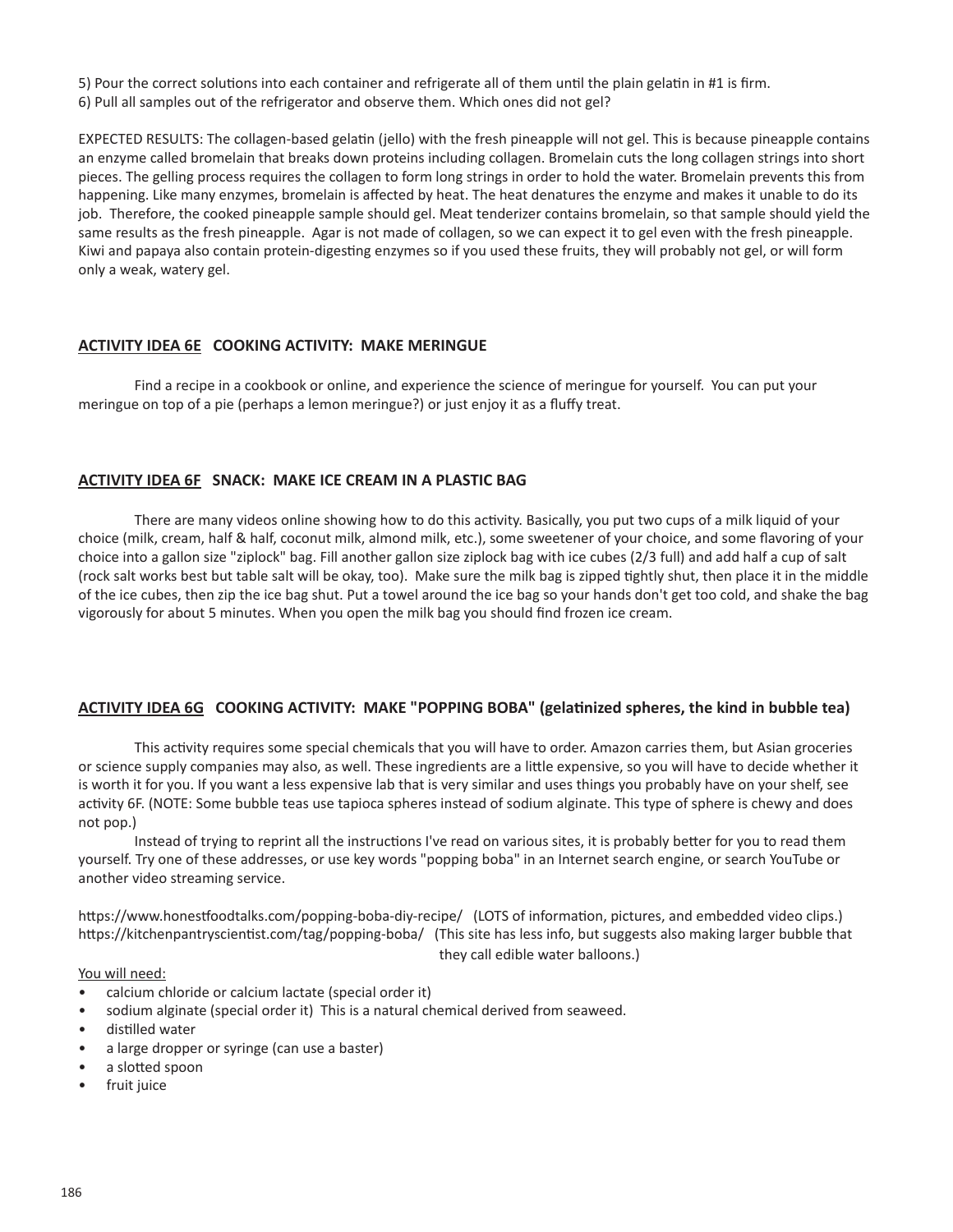## **ACTIVITY IDEA 6H LAB: ALTERNATIVE RECIPE FOR GELATIN SPHERES (technically edible, but not designed for eating)**

This alternative to making "popping boba" doesn't require any specialized ingredients, but is more like a lab experiment, not a snack. The fact that oil and water do not mix is a key to forming the gelatin into spheres.

You will need:

- 5 packets unflavored gelatin (or 2 tablespoons agar powder)
- distilled water
- vinegar
- food coloring
- very cold vegetable oil (put in freezer until cloudy but not frozen)
- several empty squeeze bottles (or basters or syringes)
- optional: strainer for rinsing off spheres
- optional: purple cabbage water for coloring-changing spheres

## How to prepare:

1) Pour vegetable oil into a tall container and put into the freezer until it turns cloudy but is still liquid, not solid.

## What to do:

1) Dissolve 5 packets gelatin powder (or 2 T. agar powder) into 1 cup (250 ml) hot water. Add 2 teaspoons (10 ml) vinegar. Heat and stir till dissolved.

FOR COLORING CHANGING SPHERES, do not add the vinegar and use 1 cup of purple cabbage water instead of plain water. 2) Pour into a few smaller containers and add drops of food coloring to each, so you have several colored gelatin mixes to

work with. Allow to cool a bit, so that it is not dangerously hot. Do not allow to cool completely.

3) Pour each colored mix into an empty squeeze bottle (or whatever you are using).

4) Slowly squeeze out small amount of the mixture into the cold oil. The drops should form a marble-sized blob that will become round as it sinks in the cold oil. Allow these spheres to cool at the bottom of the oil for about 30 seconds, then pull them out. Rinse the spheres with water.

5) Try squeezing two colors out at the same time for multi-colored spheres.

6) The sphere can be allowed to dry on a plate overnight, and can then be rehydrated with water the next day.

7) For COLOR CHANGING spheres, drop them into vinegar or baking soda water to see them turn pink or blue/green.

# **ACTIVITY IDEA 6**I **COOKING ACTIVITY: TRY MAKING AN ASPIC**

You might want to search the Internet for a few aspic recipes to find a blend of meat/egg/vegetables that sounds particularly appealing to you.

## You will need:

- agar powder
- boiling water or broth
- your choice of meat, vegetable, egg, etc.
- a pan or jello mold

#### What to do:

1) Check the directions on your package of agar. Mine said to use 1 teaspoon (5 ml) agar powder for one cup (250 ml) of liquid.

2) Mix the agar and water/broth. Bring to a boil for one minute, then turn off heat and let it cool for a few minutes.

3) Pour warm agar into your dish and then add your layers of meat/egg/vegetables.

4) The aspic will harden even without chilling, but chilling can speed up the process. Once gelled, the agar will stay firm even without refrigeration (as we read in the chapter). However, I advise keeping it chilled if it needs to be stored overnight or longer.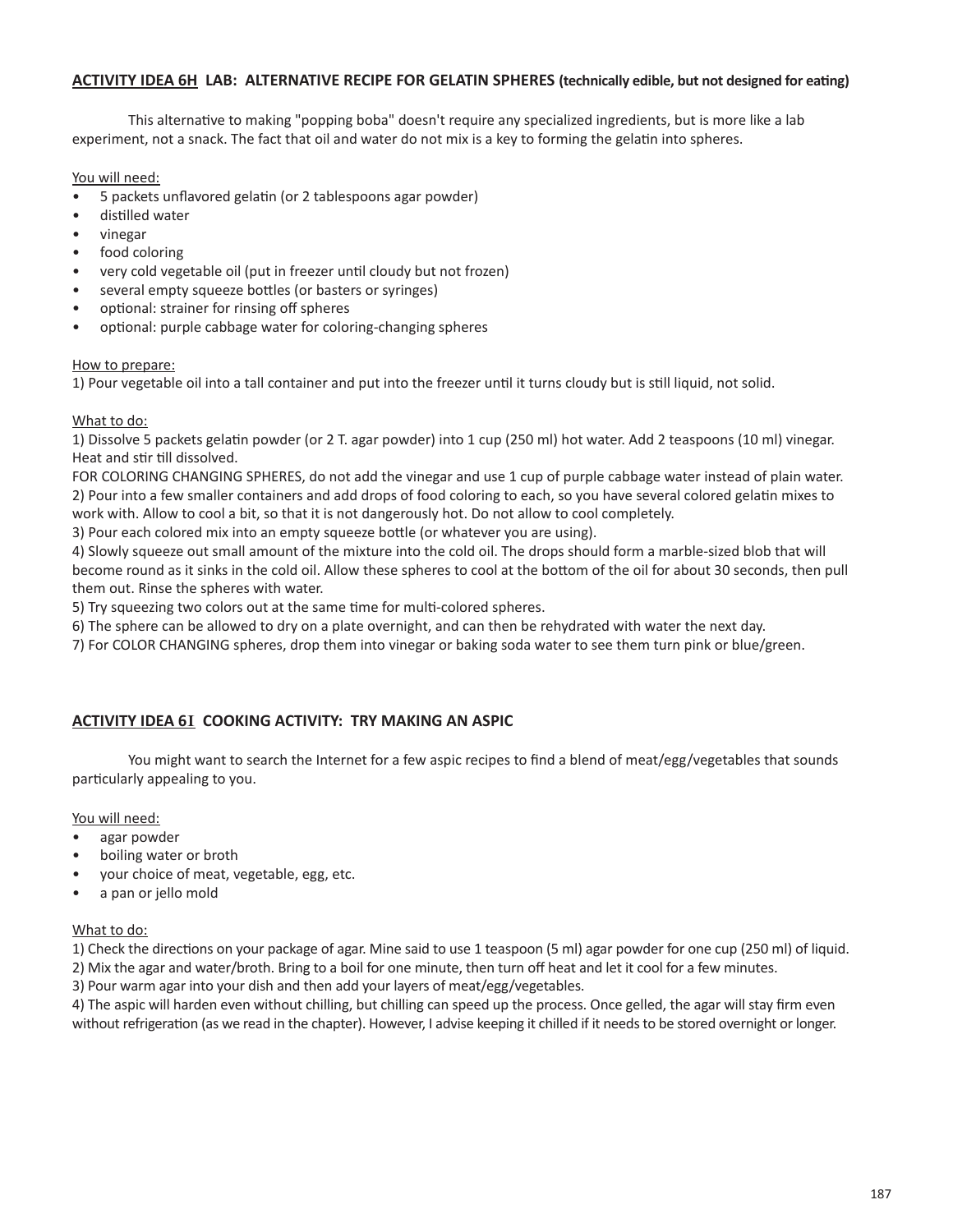## **ACTIVITY IDEA 6J COOKING ACTIVITY: HOW FATS AFFECT A CAKE RECIPE**

This activity explores the role of fats in baked goods such as cakes and cookies. You will be making small cakes using various types of fats. You will keep all other variables in the recipe the same, so the only difference between the cakes will be type of fat used. You can use the recipe given here, or you can use any recipe that suits you (gluten-free, sugar-free, egg-free, etc.) as long as you keep everything the same in each cake except for the type of fat. If using your own recipe, you will probably want to cut it in half (or even in thirds, if possible) so that you won't end up producing more cake than you can possibly eat. Usually, the limiting factor in reducing a recipe is the number of eggs, since it is hard to use half an egg. Therefore, if your recipe calls for three eggs, it will be easy to make a one-egg recipe and divide the measurements of the other ingredients by three. A two-egg recipe should be divided in half.

OPTIONAL: You might also want to make a cake that has no fat, and see what happens.

#### What to tell the students:

We've read about a number of fats in this book. Some are solid at room temperature, such as butter and shortening, and others, such as olive oil or vegetable oils, are liquids at room temperature. Fats are what give baked goods their enjoyable texture. They contribute to the stability of dough or batter so it can hold the air bubbles produced by the *leavening agent. They also help to hold moisture, which makes the baked good more tender.*

Professional bakers have a special term for how a baked good feels in your mouth as you chew. They called it "mouthfeel." Pie crust gives a soft and flaky mouthfeel. Cookies have a tender and crumbly mouthfeel. Cake gives you a soft, fluffy mouthfeel. The type of fat used in a recipe contributes substantially to the mouthfeel of the final product. In this activity you will experiment with different types of fat to see how they affect the mouthfeel of a cake.

#### You will need:

- a cake recipe that suits you, if you can't use the one listed below
- flour (can substitute gluten-free if you need to)
- a sweetener (if using a sugar substitute, figure out how much of your sweetener equals 1/3 cup (67 g) sugar)
- baking powder
- baking soda
- eggs (if you can't use eggs, consider a plant-based egg substitute)
- milk (can use dairy-free milk such as almond or soy)
- vegetable oil (any mild-tasting oil)
- butter
- shortening
- optional: another type of fat (or you can use an extra egg for your fat)
- small baking dishes, or cupcake molds and/or papers

#### Recipe (for a yield of small cakes):

| $1/4$ cup (50 g) sugar               | 1 large egg                                                                                               |
|--------------------------------------|-----------------------------------------------------------------------------------------------------------|
| 1 teaspoon (5 ml) vanilla            | $3/4$ cup (96 g) flour                                                                                    |
| $3/4$ teaspoon $(4 g)$ baking powder | $1/4$ cup (60 ml) milk                                                                                    |
| one of these fats:                   |                                                                                                           |
| $1/4$ cup (58 g) butter              |                                                                                                           |
| $1/4$ cup (58 g) shortening          |                                                                                                           |
|                                      | 1/4 cup (60 ml) vegetable oil (such as corn oil, safflower oil, sunflower oil, or mild-tasting olive oil) |
|                                      | 1 extra egg (or other type of fat if you want to try something like coconut oil)                          |

#### What to do:

1) Set oven at 350 degrees F (175 degrees C).

2) Put the sugar and fat into a bowl and use an electric mixer, or hand whisk, to "cream" the fat and the sugar. Beat until fluffy, but do no over-beat. Note that the liquid oil won't "cream" in the same way, so don't over beat it.

3) Add the egg (or eggs if using an extra egg as your fat) and the vanilla and beat briefly.

4) Put the flour into a separate bowl and add the baking powder. Mix well. If you a have a sifter, sift the dry ingredients into the wet ingredients bowl. If not using a sifter, just make sure the baking powder is thoroughly mixed before adding. Blend the dry and wet ingredients well.

5) Add the milk and blend until thoroughly mixed.

6) Pour the batter into the dish (or cupcake molds) and make sure you mark them so you can keep track of which is which.

7) Bake until the top of each cake springs back when touched. The number of minutes will depend on the size of your cakes.

8) Sample each cake and compare the textures. Which type of fat made the texture you like best? Least?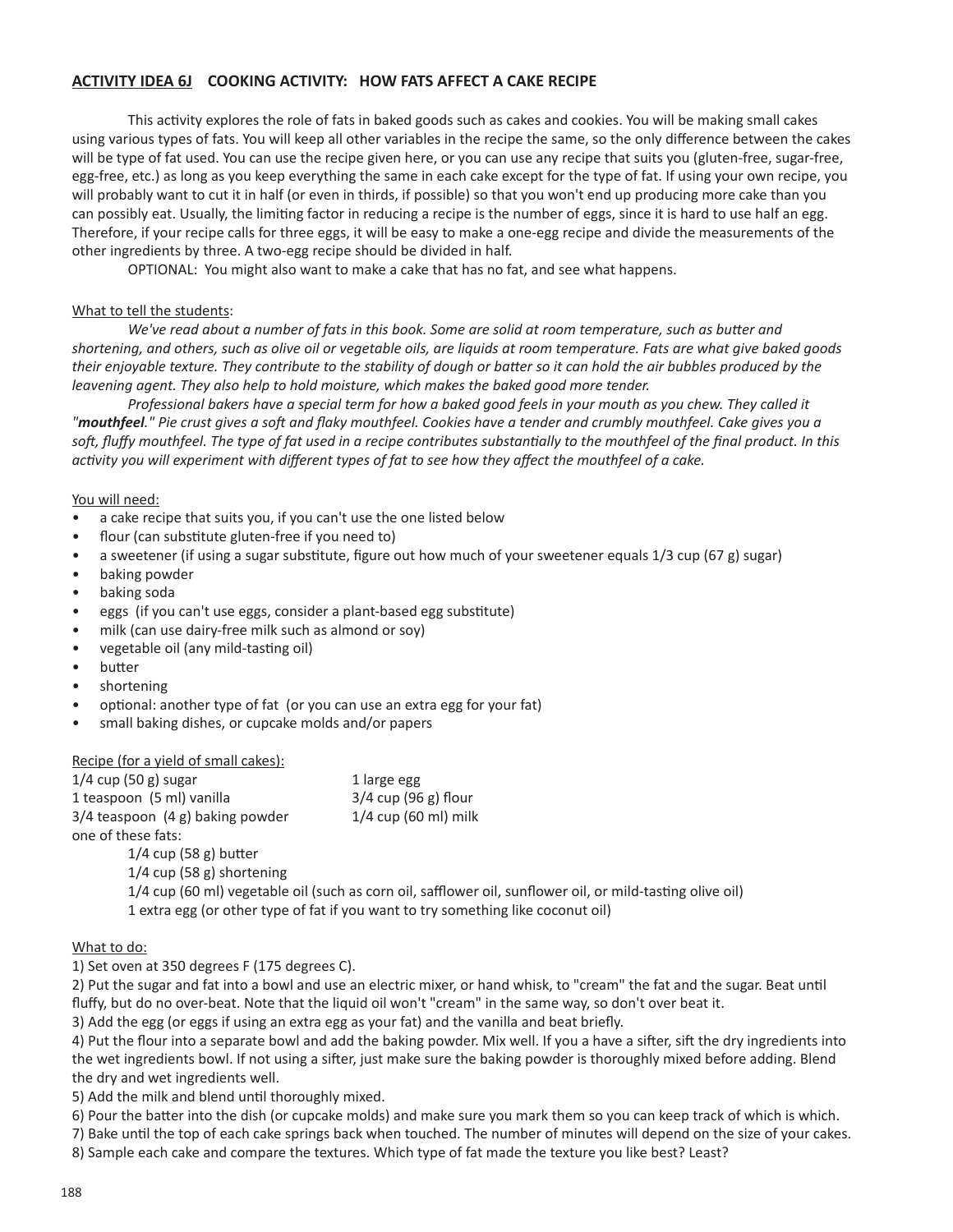# **ACTIVITY IDEA 6K MOLECULE MAT for chapter 6**

You will need:

- a copy of the Molecule Mat chapter 6 pattern page
- toothpicks
- the materials for the atoms

#### What to do:

1) Put your chosen materials inside the boxes on the left side of the page (or in small dishes if they won't fit inside the boxes). Toothpicks can be set in a dish, or simply in a pile, within the students' reach.

2) Let the students work on their own as much as possible.

3) The molecules may or may not all fit onto the page. Xylitol can be done separately, and the materials from the other molecules can be recycled.

4) Note that for xylitol, the students will have to "read" the diagram and figure out where the invisible C's and H's are.

# **ACTIVITY IDEA 6L TASTE TESTING SUGAR SUBSTITUTES**

NOTE: All artificial sweeteners are considered "safe" unless you are allergic to them (or have a very rare and unusual non-allergic sensitivity). While I would not recommend consuming artificial sweeteners every day for a very long time, tasting a sample in science class is perfectly harmless (barring any allergies). Some students could be overly concerned about tasting something "artificial" and might need reassurance that doing this scientific taste test will not cause them any harm. We need to remember that even natural sugar can be very harmful to our health, and is definitely a contributing factor to many chronic illnesses.

You will need:

- a variety of sugar substitutes (can also include one or more natural sweeteners such as monk fruit, stevia, or xylitol)
- sugar
- paper cups
- some packets of flavoring that contain only color and flavor (ex: Kool-Aid®) If you want to avoid artificial colors, you can use any type of flavoring that does not contain any sweetener
- marker or pen (if you want to use one cup per sample)
- NOTE: If you want to use a minimum number of cups, you can make pitchers of the drinks and provide each student with one cup that you will rinse and refill for each type of drink.

## What to do:

1) Each student will need a set of small cups. (In my class I used five cups per student, one for sugar and four for the substitutes, but you can do more.) Or, if you want to avoid using a lot of cups, you can give one cup to each student and have everyone taste the same sample at the same time, emptying the cup (maybe even rinsing?) the cups between samples.

2) If using a cup per sample, label each cup with the name of one type of sweetener.

3) Mix pictures of "juice" solutions, with the same amount of flavoring but a different sweetener in each.

5) Pour the juice solutions into the labeled cups.

(Optional: Provide one cup with just the flavor and no sweetener at all.)

6) Have the students try each cup, sipping slowly and tasting carefully. Ask follow-up questions. Which drink was their least favorite? Did any of the samples produce an "after taste"? Did any of the samples taste bitter? Which sample came closest to giving the same effect as sugar? If you could no longer eat sugar, which substitute would you choose?

| Splenda <sup>®</sup> = sucralose    | Nutrasweet <sup>®</sup> = aspartame  |
|-------------------------------------|--------------------------------------|
| Equal <sup>®</sup> = aspartame      | Sweet N Low <sup>®</sup> = saccharin |
| Sugar Twin <sup>®</sup> = saccharin |                                      |

## **ACTIVITY IDEA 6M OPTIONAL: REVIEW/TEST**

You can use the following pages (after the molecule mat) as a final exam, or just as a final review activity. Or skip it and just end with the dessert activities. If you decide to use it as an exam, and you want to have the students study ahead of time, tell them the best way to prepare is to read over the review questions at the end of each chapter, and to make sure they know the definitions of the words printed in *bold italic.* The questions are very basic and are mostly about the types of molecules.

Consider giving partial credit for answers that are spelled incorrectly. If you make each question worth two points, then it is very easy to give partial credit and calculate a final score based on 100 percent.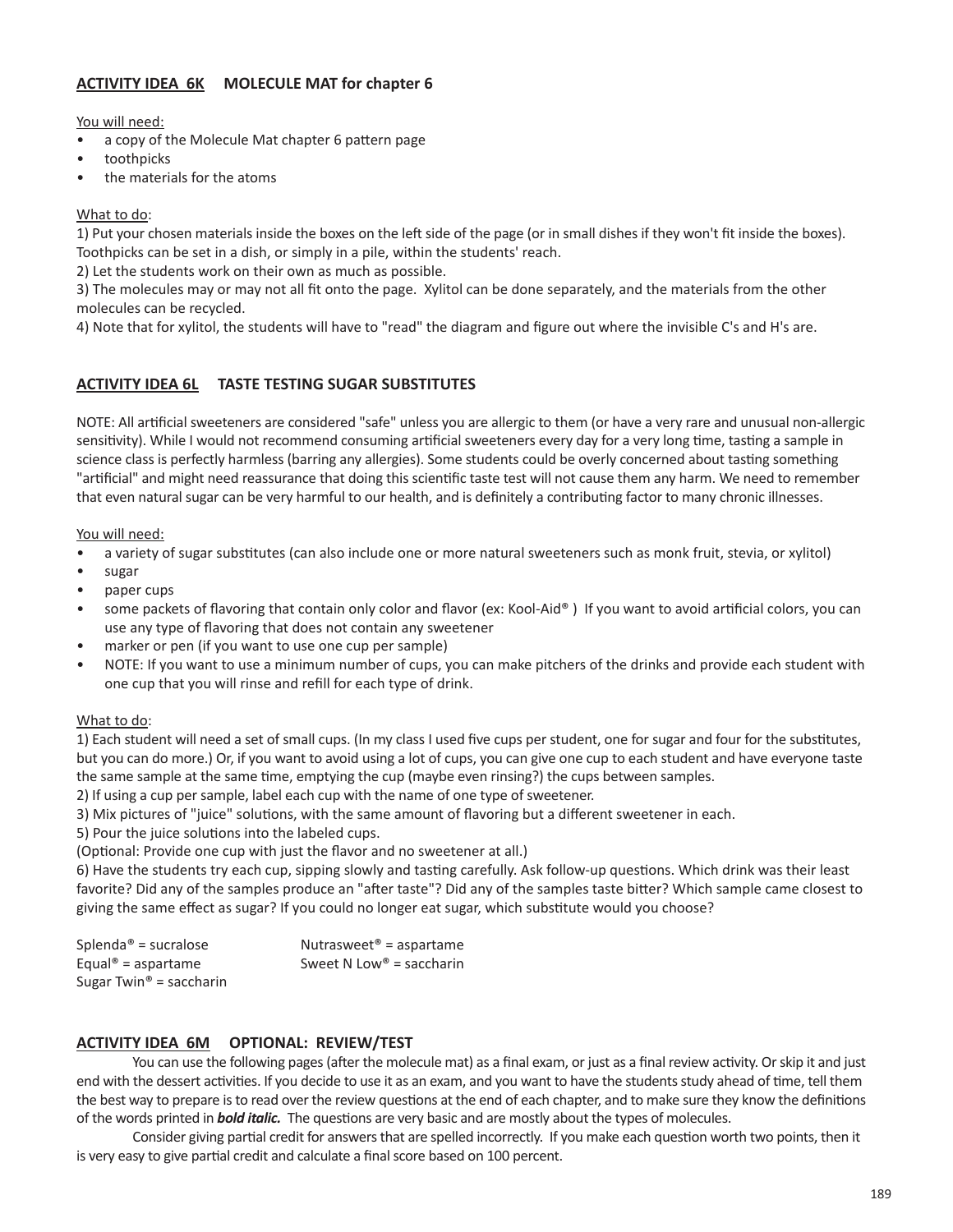|              | -Caramelization molecules-                                                                                                                                                                                                                              |                      |
|--------------|---------------------------------------------------------------------------------------------------------------------------------------------------------------------------------------------------------------------------------------------------------|----------------------|
|              | A<br>C-O<br>$\mu$ -C-C-H<br>$\mu$ -C-C-H<br>L-C<br>L-C-C-CH3<br>$O$<br>$O$<br>$O$<br>$O$<br>$O$<br>$O$<br>$H$<br>$I$<br>$I$<br>$I$<br>$I$<br>$I$<br>$I$<br>$I$<br>ethyl acetate<br>$O$<br>$C$ $C$<br>$C$ $C$<br>$C$ $D$<br>$C$ $D$<br>$D$<br>$D$<br>$D$ |                      |
| H-hydrogen   |                                                                                                                                                                                                                                                         |                      |
|              |                                                                                                                                                                                                                                                         |                      |
| O - oxygen   |                                                                                                                                                                                                                                                         |                      |
|              |                                                                                                                                                                                                                                                         |                      |
| $C$ - carbon | <b>MOLECULE MAT</b>                                                                                                                                                                                                                                     | Chapter <sub>6</sub> |





Wiltol<br>There are 5 carbons, and 7 hydrogens not shown.<br>Remember, carbon always makes 4 bonds!) (There are 5 carbons, and 7 hydrogens not shown. Remember, carbon always makes 4 bonds!)xylitol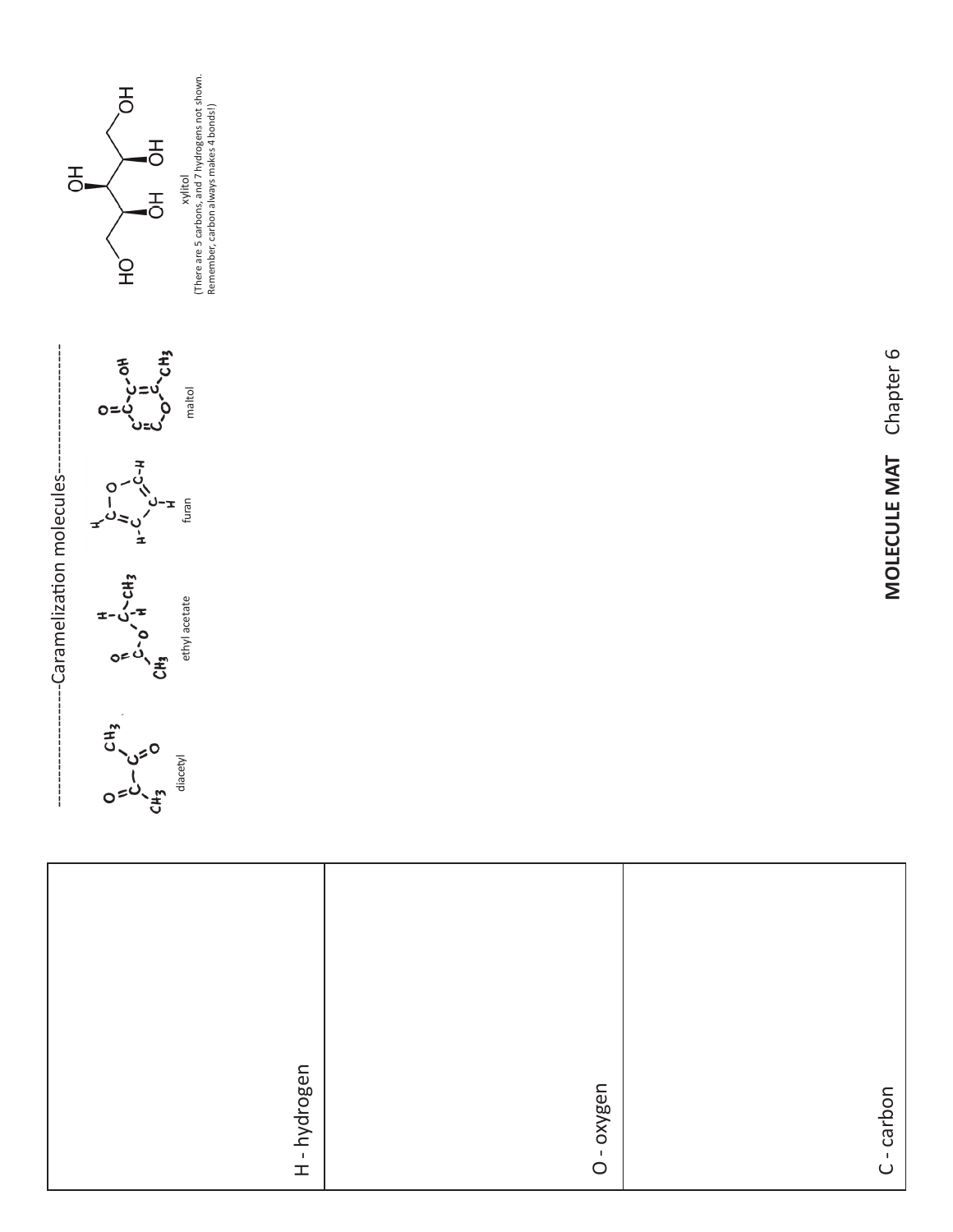# DISSECT YOUR DINNER Final review/quiz Name Name

| Final review/quiz |  |
|-------------------|--|

| 1) What do you call the electrical attraction between the positive and negative sides of water molecules? __________<br>bonding                                                                 |
|-------------------------------------------------------------------------------------------------------------------------------------------------------------------------------------------------|
| 2) In salt water, which is the "solute," salt or water? _________________                                                                                                                       |
| 3) What do you call the things that enzymes bring together or tear apart? s_________________________                                                                                            |
| 4) Molecules that end in "-ose" are probably: a) fats b) proteins c) sugars d) polar molecules e) enzymes                                                                                       |
| 5) What molecule is often used to "patch" the broken ends of molecules that have been cut apart by an enzyme?                                                                                   |
| 6) Which one of these is NOT a factor when trying to put a lot of carbon dioxide into water (to carbonate it)?<br>a) cold temperature b) high pressure c) amount of sugar d) large surface area |
| 7) Which one of these would you be LEAST likely to find in a can containing a sweetened fizzy drink?<br>a) potassium benzoate b) sodium acetate c) phosphoric acid<br>d) caffeine               |
| 8) Where would you find the bacteria called Lactobacillus? ____________                                                                                                                         |
| 9) What number on the pH scale is neutral?                                                                                                                                                      |
| 10) When you mix an acid and a base, you get water and a _______. a) salt b) sugar c) crystal d) liquid                                                                                         |
| 11) The process of heating milk to kill bacteria is called _____________________                                                                                                                |
| 12) The process of pushing milk through a sieve to make all the fat globules the same size is called _________                                                                                  |
| 13) A triglyceride's "tails" are made of ____________ __________.                                                                                                                               |
| 14) Proteins are made of individual units called _____________ __________.                                                                                                                      |
| 15) The primary protein in milk is called ______________.                                                                                                                                       |
| 16) When a water molecule breaks apart, the parts are called: __________________ ion, and _________________ ion.                                                                                |
| $(OH-)$<br>$(H+)$<br>17) Butter is yellow because it contains this molecule: ________________________                                                                                           |
| 18) Bacteria produce lactic acid during the process of _____________________.                                                                                                                   |
| 19) When an acid is put into milk, it will cause it to _____________.                                                                                                                           |
| 20) Yeast makes bread rise by producing bubbles of _____________ _______________.                                                                                                               |
| 21) When you make cheese, the watery stuff left over is called _______________________.                                                                                                         |
| 22) Amylose and amylopectin are types of __________________.                                                                                                                                    |
| 23) When broken pieces of protein and sugar molecules join together (due to heat) this is called:<br>a) caramelization b) gelatinization c) Maillard reaction<br>d) curdling<br>e) denaturing   |
| 24) Where do pyruvate molecules come from? a) glycine b) triglycerides c) glucose<br>d) acids                                                                                                   |
| 25) If your quick bread recipe calls for baking soda, what will be needed to make it work? (to make gas bubbles)<br>d) milk e) carbon dioxide<br>a) an acid<br>b) a base<br>c) water            |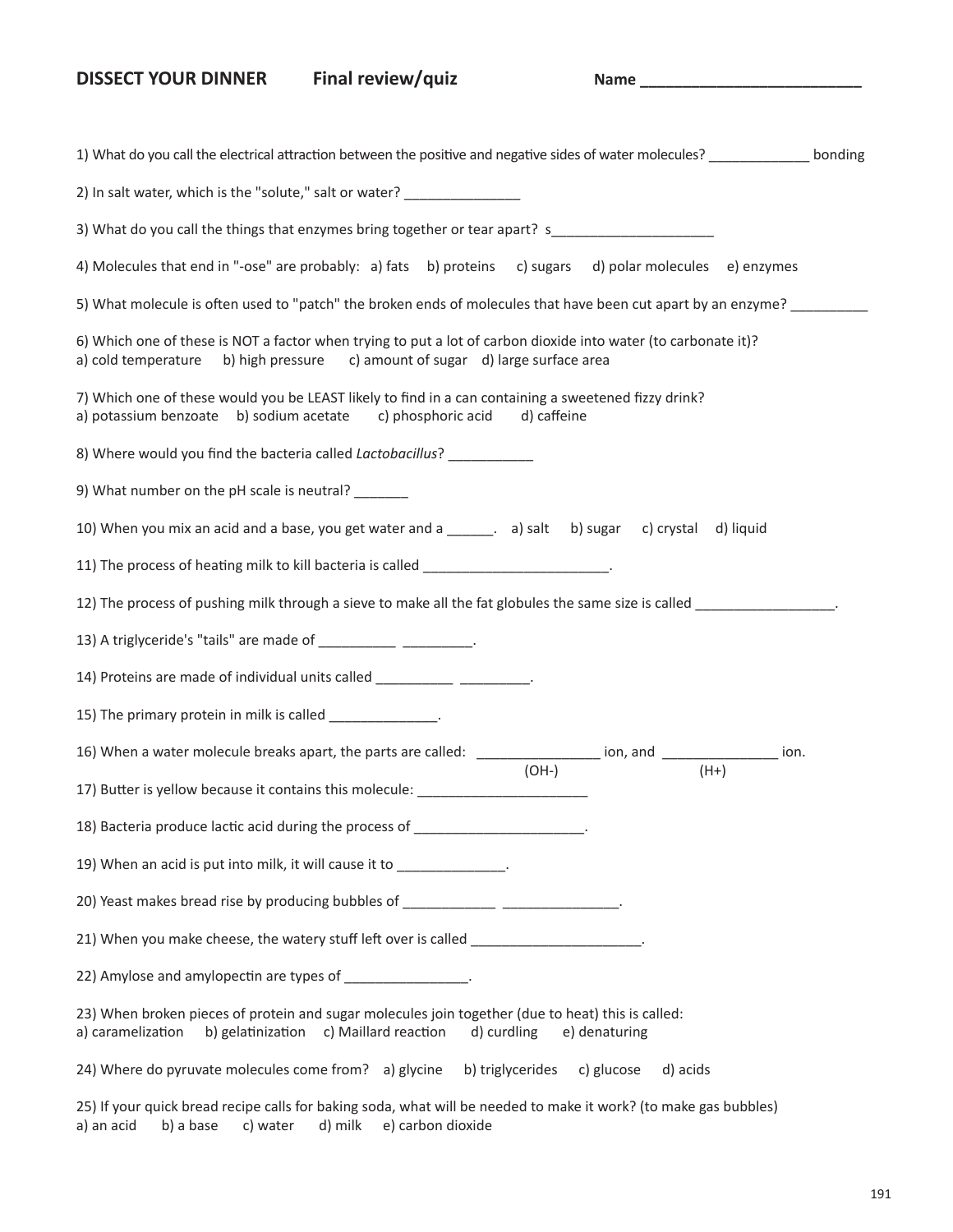26) A substance that can hold on to both polar and non-polar molecules is called an \_\_\_\_\_\_\_\_\_\_\_\_\_\_\_\_\_\_\_\_\_\_.

27) Name the molecule in leaves that makes them green: \_\_\_\_\_\_\_

28) Cell membranes (in either plant or animal cells) are made of 2-legged molecules called: a) diglycerides b) phospholipids c) carotenes d) thylakoids e) chlorophyll

29) What type of salad green has the most vitamin K, C, B2, B9, magnesium, calcium, and phosphorus? \_\_\_\_\_\_\_\_\_\_

30) Which plant pigment is responsible for red and blue colors? a) anthocyanin b) beta-carotene c) chlorophyll d) xanthophyll

Match the molecules with the names.

| 31) beta-carotene ________ 32) chlorophyll ______                                                                                                                                                                              |                            | 33) triglyceride_____              | 34) amino acid _____             | 35) glucose _        |
|--------------------------------------------------------------------------------------------------------------------------------------------------------------------------------------------------------------------------------|----------------------------|------------------------------------|----------------------------------|----------------------|
|                                                                                                                                                                                                                                | B<br>CH2OH<br>OH           | CH <sub>3</sub><br>CH <sub>3</sub> | $\Box$<br>ċн.<br>ĊН <sub>з</sub> | сн,<br>$H_3C_2$<br>E |
| 36) Polyphenol chemicals are produced by plants as:<br>a) sources of nutrition                                                                                                                                                 | b) scents to attract birds | c) molecules that collect light    | d) pesticides                    |                      |
| 37) Which vitamin cured scurvy?                                                                                                                                                                                                | a) vitamin A               | b) one of the B vitamins           | c) vitamin C<br>d) vitamin D     |                      |
| 38) Which vitamin is associated with "pernicious anemia," has a cobalt atom in its chemical structure, makes red crystals when it is<br>purified, and is found in meat, diary products, and shellfish (crabs, lobsters)? a) B6 |                            |                                    | b) B12<br>c) $C$ d) $D$          |                      |
| 39) Which of these vitamins is water-soluble (not fat-soluble)? a) A                                                                                                                                                           |                            | b) $B1$ c) K                       | d) D                             |                      |
| 40) You can't digest cellulase. What living thing CAN digest it?                                                                                                                                                               |                            |                                    |                                  |                      |
| 41) Which of these molecules is toxic? a) chlorophyll b) raffinose c) capsaicin                                                                                                                                                |                            |                                    | d) solanine                      |                      |
| 42) Phytohemagglutinin is a toxin found in: a) beans b) potatoes                                                                                                                                                               |                            | c) red meat                        | d) starch                        |                      |
| 43) What is starch made of? strings of ___________________ molecules                                                                                                                                                           |                            |                                    |                                  |                      |
| 44) Where do you find myofibrils, actin and myosin? ____________________________                                                                                                                                               |                            |                                    |                                  |                      |
| 45) What is it called when heat "ruins" the shape of a protein and causes it to unfold? d                                                                                                                                      |                            |                                    |                                  |                      |
| 46) Which is more likely to be solid at room temperature? a) saturated fats b) unsaturated fats                                                                                                                                |                            |                                    |                                  |                      |
| 47) "Trans" is Latin for "across." In trans fats, what is located across (on opposite sides of) the molecule?<br>a) carbon atoms<br>b) hydrogen atoms                                                                          | c) oxygen atoms            | d) double bonds                    |                                  |                      |
| 48) Which of these is NOT used to thicken desserts?<br>a) agar b) pectin c) collagen d) carrageenan e) eggs f) starch g) gluten                                                                                                |                            |                                    |                                  |                      |
| 49) Sucrose can be separated into glucose and fructose by two of these. Which one is not used? a) heat                                                                                                                         |                            |                                    |                                  | b) cold c) enzymes   |
| 50) Which of these was not discovered by accident? a) aspartame                                                                                                                                                                |                            | b) stevia                          | c) saccharin<br>d) sucralose     |                      |